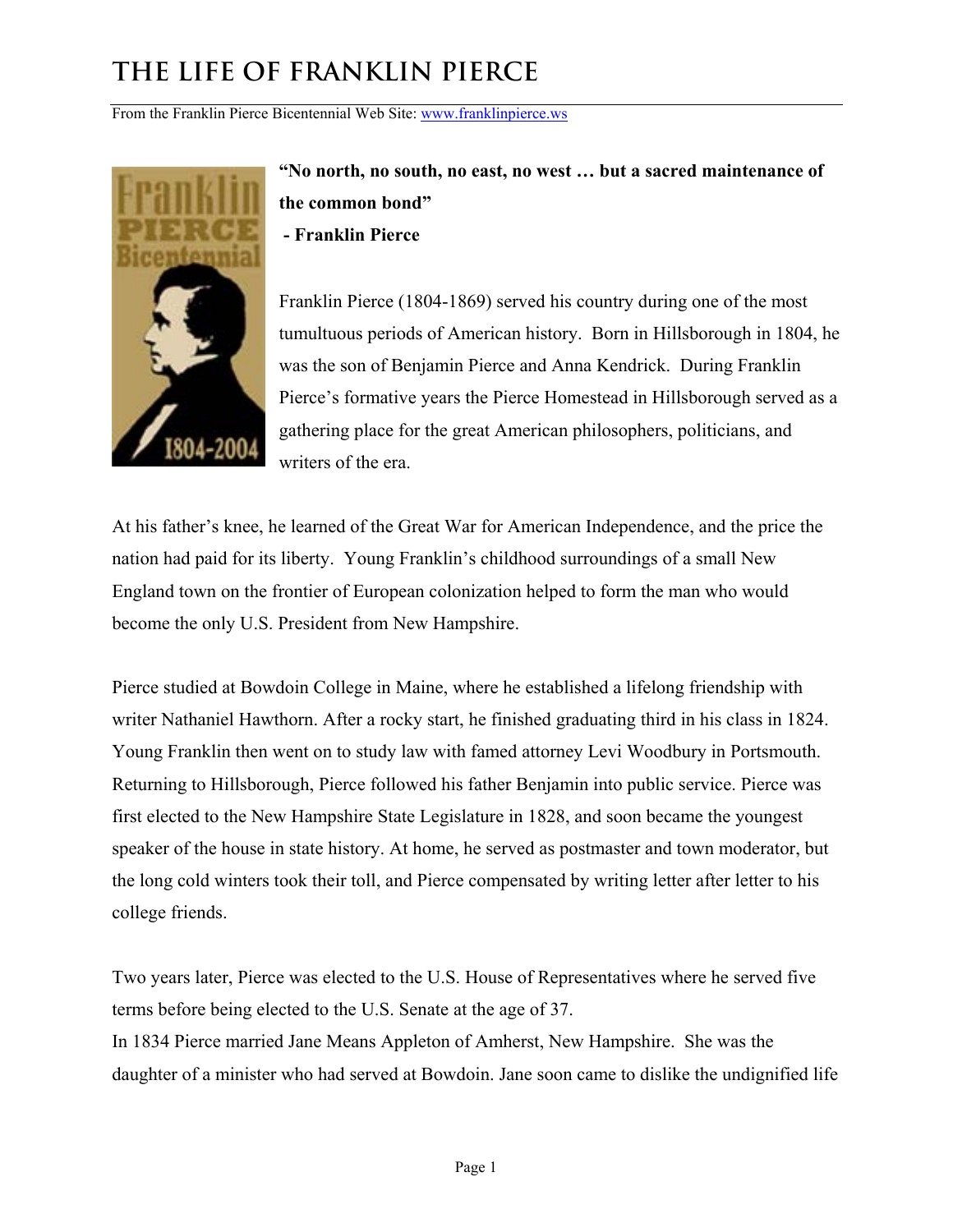From the Franklin Pierce Bicentennial Web Site: www.franklinpierce.ws

of politicians in Washington, and after just four years in the Senate, Pierce retired to Concord to practice law.

As an attorney Pierce gained fame and it was said that it would have been fair to have 12 lawyers oppose a man of such talent. But, it was behind the political scenes that he gained his real power. While Pierce refused both a nomination for Governor and a cabinet position from President Polk in 1846, he became the mastermind behind the New Hampshire Democratic Party, and little happened in the State without his approval.

Franklin and Jane lived in a fine Manse not far from the city center. Their first child, Franklin Jr., born in 1836, lived only three days. Their second son, Franky, born three years later, would die in 1843 of typhus. Bennie, the Pierces'third son was born in 1841.

Finally, the Mexican War would stir Pierce to leave his private life. After enlisting in the army as a private, he was quickly promoted to Colonel, and then to General. He was injured in battle, and his enemies would accuse him of cowardice. Pierce was again called to serve his country in 1852, during a deadlock on the floor of the Democratic Convention.

None of the four candidates, including James Buchanan and Stephen A. Douglas, could win enough votes to gain the presidential nomination. After 34 ballots, delegates from Virginia introduced Franklin Pierce's name in hopes of breaking the deadlock. The Convention quickly embraced the nomination, which Pierce quietly accepted without ever having campaigned. Some said that he had orchestrated the whole thing. Pierce was out for a carriage ride with his wife when he heard the news. Jane quickly fainted.

The election of 1852 focused on few issues, for it was believed that the Compromise of 1850 had settled the question of slavery. While Pierce favored the Compromise, it was his support of the Fugitive Slave Law and his pro-slavery vice president William King that won him the South's votes. He had an impressive electoral victory over his former commanding officer and the last Whigg candidate for President, Winfield Scott.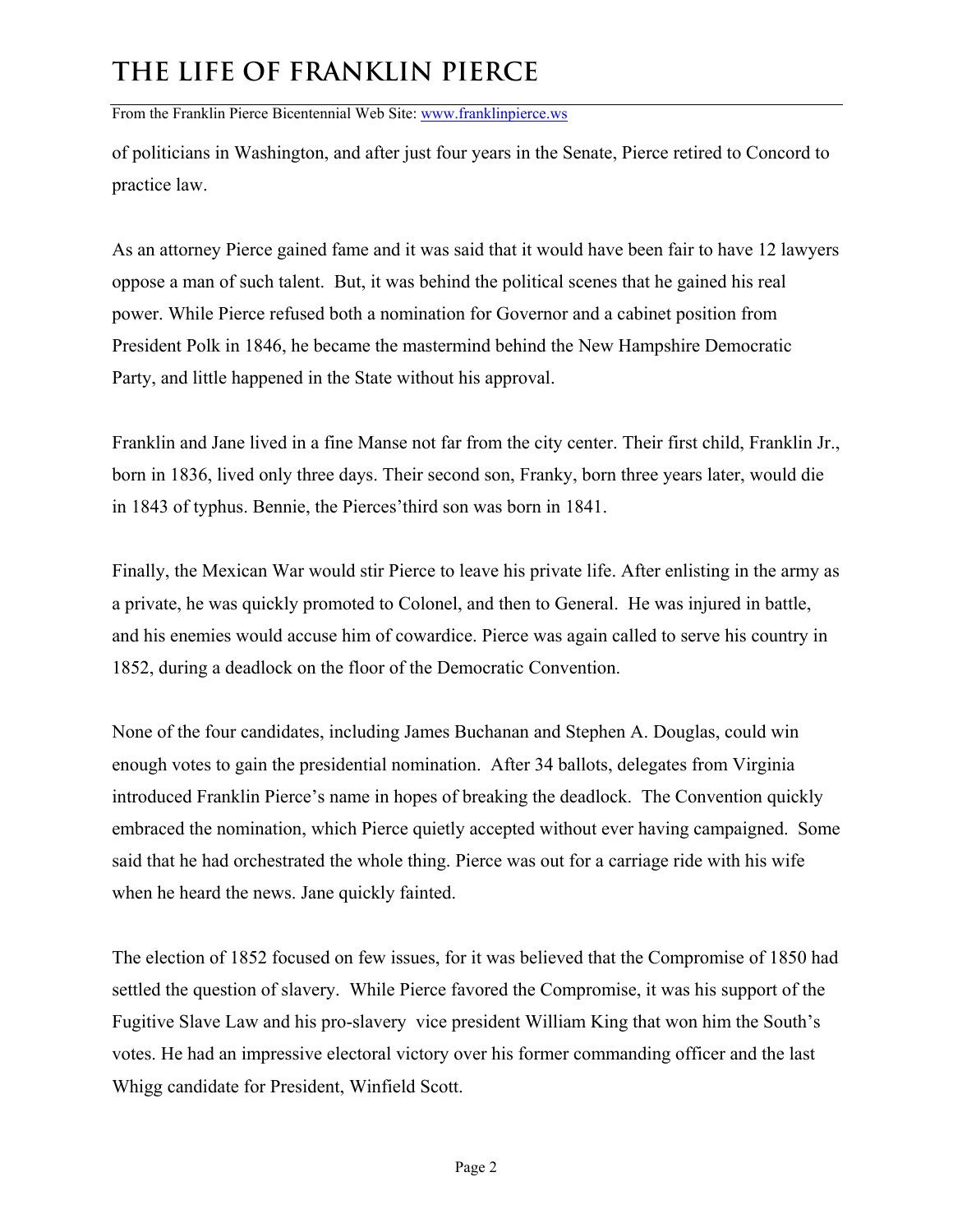From the Franklin Pierce Bicentennial Web Site: www.franklinpierce.ws

At age 48 Franklin Pierce was the youngest President yet elected. As President-elect Pierce was travelling home with his family a few months later, when their train jumped the tracks. Young Bennie was killed before his parents'eyes in the accident. So grieved was Jane Pierce that she was not seen in public for the next two years and refused to attend her husband's inauguration. There would be no inaugural ball. Jane would become known as the "Shadow of the White House." Jane would say that God had removed an impediment to help her husband govern. Indeed, Bennie's death cast a shadow over Pierce himself, as he went on to face the problems that divided his nation. But, in due time she would emerge to attend Congressional hearings on slavery, and was soon identified with the Abolitionist cause.

In the South fears were high that the western territories would enter the Union as "free"states, giving the North a political advantage. In the North, hatred against European immigrants flared as Pierce defended their rights under the Constitution. But, it was the Kansas-Nebraska Act of 1854, which allowed western settlers to choose whether to allow slavery that would shatter the nation's stability. Pierce stood by his party's extreme pro-slavery line and supported the bill. The result was a rush of both sides to Kansas, where a bloody armed conflict soon erupted. Pierce appointed pro-slavery governor after pro-slavery governor, but the only result was a stronger abolition movement. Pierce refused to change his outlook, as he had said in his inaugural address: "You have a right to expect your agents in every department to regard strictly the limits imposed upon them by the Constitution of the United States."

With his brutal enforcement of the Fugitive Slave Act in Boston, Pierce brought the horror of slavery to the forefront. With public opinion turning against him, Pierce saw that he could not run for a second term, and left for several years in Madeira and continental Europe shortly after his term ended.

Pierce was a manager who worked behind the scenes to make things happen. And his tenure had seen economic growth and expansion, including the Gadsden Purchase of 1853 and the ratification of the first commercial treaty with Japan. Yet, Pierce's unwavering support of slavery